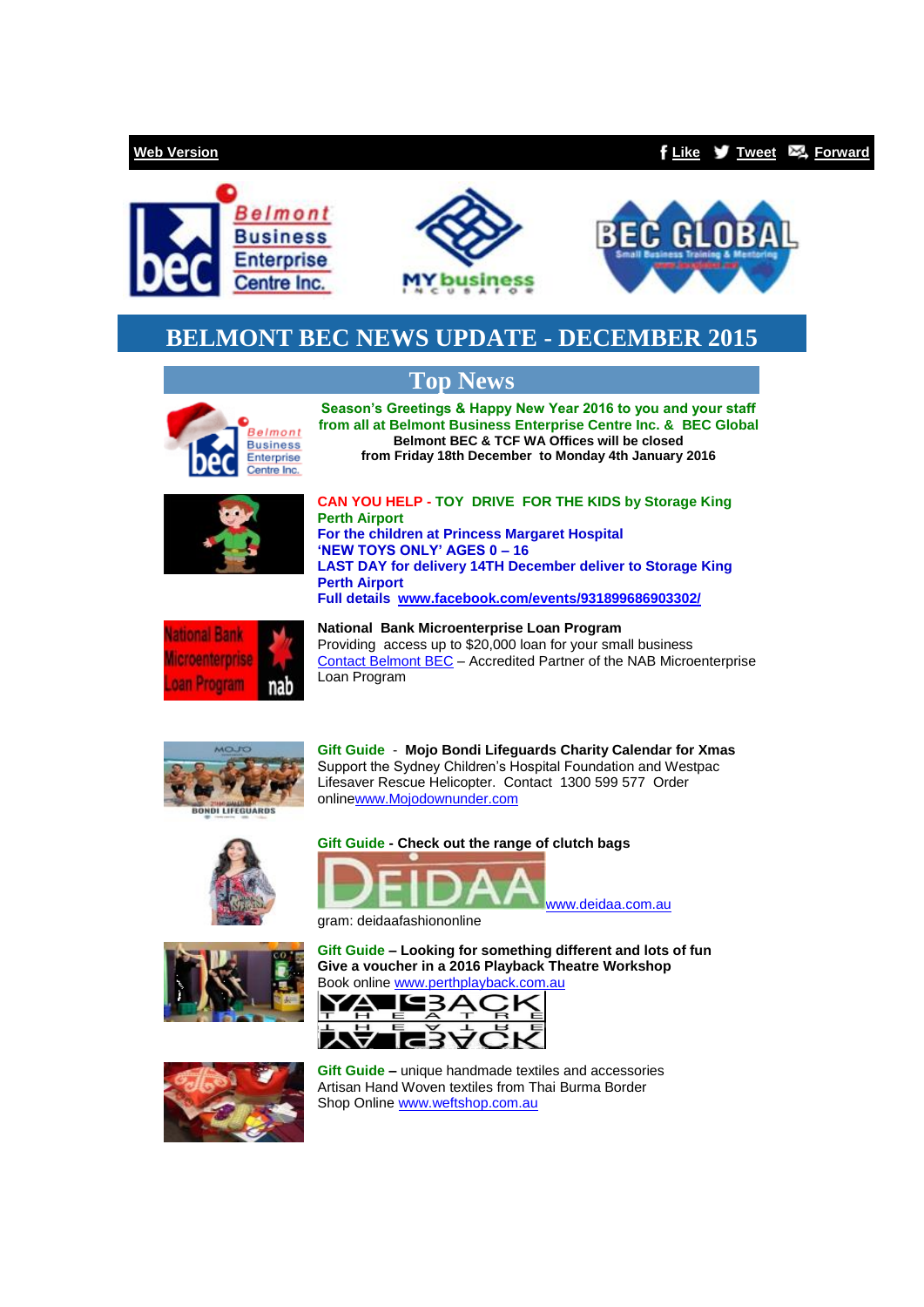

















**LAST CHANCE** - **Belmont BEC Sourcing Missions, January** 1st Time Buyers may be eligible for \*3 nights sponsored accommodation Hong Kong International Licensing Show, January 11-13: [contact us](mailto:events@tcfaustralia.com?subject=Re%3A%20Hong%20Kong%20International%20Licensing%20Show) Hong Kong Toys & Games Fair, January 11-14: [contact us](mailto:events@tcfaustralia.com?subject=Re%3AHong%20Kong%20Toys%20%26%20Games%20Fair%2C%20January%2011-14) Hong Kong Baby Products Fair, January 11-14: [contact us](mailto:events@tcfaustralia.com?subject=Re%3A%20Hong%20Kong%20Baby%20Products%20Fair%2C%20January%2011-14)

**Digital Worlds Update -** How will today's innovations evolve to shape future lifestyles? Draw on our previous technology reporting and demographic analysis to show how digital advances will affect consumers' lives over the next 15 years – and how your brand can be a part of this change. Source Stylus. [Contact us](mailto:training@belmontbec.com?subject=Re%3A%20Digital%20Worlds%20Updates) for further information

New Contract Law protects small business from unfair contract terms Have you received a contract or do you offer standard form contracts to other businesses. You need to be aware of the new laws that started Nov 17th. Visit [www.accc.gov.au/uct](http://www.accc.gov.au/uct) or [contact us](mailto:support@belmontbec.com?subject=Re%3A%20New%20Contract%20Law%20protects%20small%20business%20from%20unfair%20contract%20terms)

### **Be part of our 12th designedge Innovation Festival 2016**

TCF & Belmont BEC Members are invited to register interest in being a presenter or speaker at our 12th designedge Innovation festival which will run from mid-April to end May **Innovation Festival Sponsorship Opportunities** [contact us](mailto:support@belmontbec.com?subject=Re%3A%20Be%20part%20of%20our%2012th%20designedge%20Innovation%20Festival%202016)

**2016 Small Business Award Sponsorship Opportunities available** Launching April and will run through to October – categories now available

View 2015 awards at [www.belmontbec.com/awards](http://www.belmontbec.com/awards) [Contact us](mailto:awards@belmontbec.com?subject=Re%3A%202016%20Small%20Business%20Award%20Sponsorship%20Opportunities%20available)

### **PROMOTE RE-USE AND RECYCLING OF USED CLOTHES**

Recycling is the new mantra for fashion brands across the world. Brands go about it by collecting gently worn clothes and gives them a second life as a part of new garment or as other products, including insulation. Re-use and recycle Many US-based apparel companies ha... Source: Fashionating World [contact us](mailto:support@belmontbec.com?subject=Re%3A%20PROMOTE%20RE-USE%20AND%20RECYCLING%20OF%20USED%20CLOTHES) for more info

#### **Welcome to our new Friends of Belmont BEC Jacaranda Community Centre** - Lyndsey Fitzgerald, **Kart Koort**

**Wiern** - Ingrid Cummins Join our Belmont BEC non-profit community organisation - receive promotional opportunities, free training vouchers, low cost mentoring and business diagnostics for your business; Friends of Belmont BEC can also access an \*8 week Free Subscription to Business News Bronze, Silver & Gold Levels available; Subscription is tax deductible. [www.belmontbec.com/membership](http://www.belmontbec.com/membership)

**Start 2016 with an updated Strategic Business & Marketing Plan** Identify new opportunities for your fashion business, join our business advisory, mentoring or business coaching services! **Bookings**[www.belmontbec.com/mentoring](http://www.belmontbec.com/mentoring)





**countries**

**Reduce your business energy costs by 20%-40% LAST CHANCE - FREE Access to all nine topics Energy Efficiency Webinars ends December 15th book your topic at** [www.tcfaustralia.com/greenenergywebinars](http://www.tcfaustralia.com/greenenergywebinars)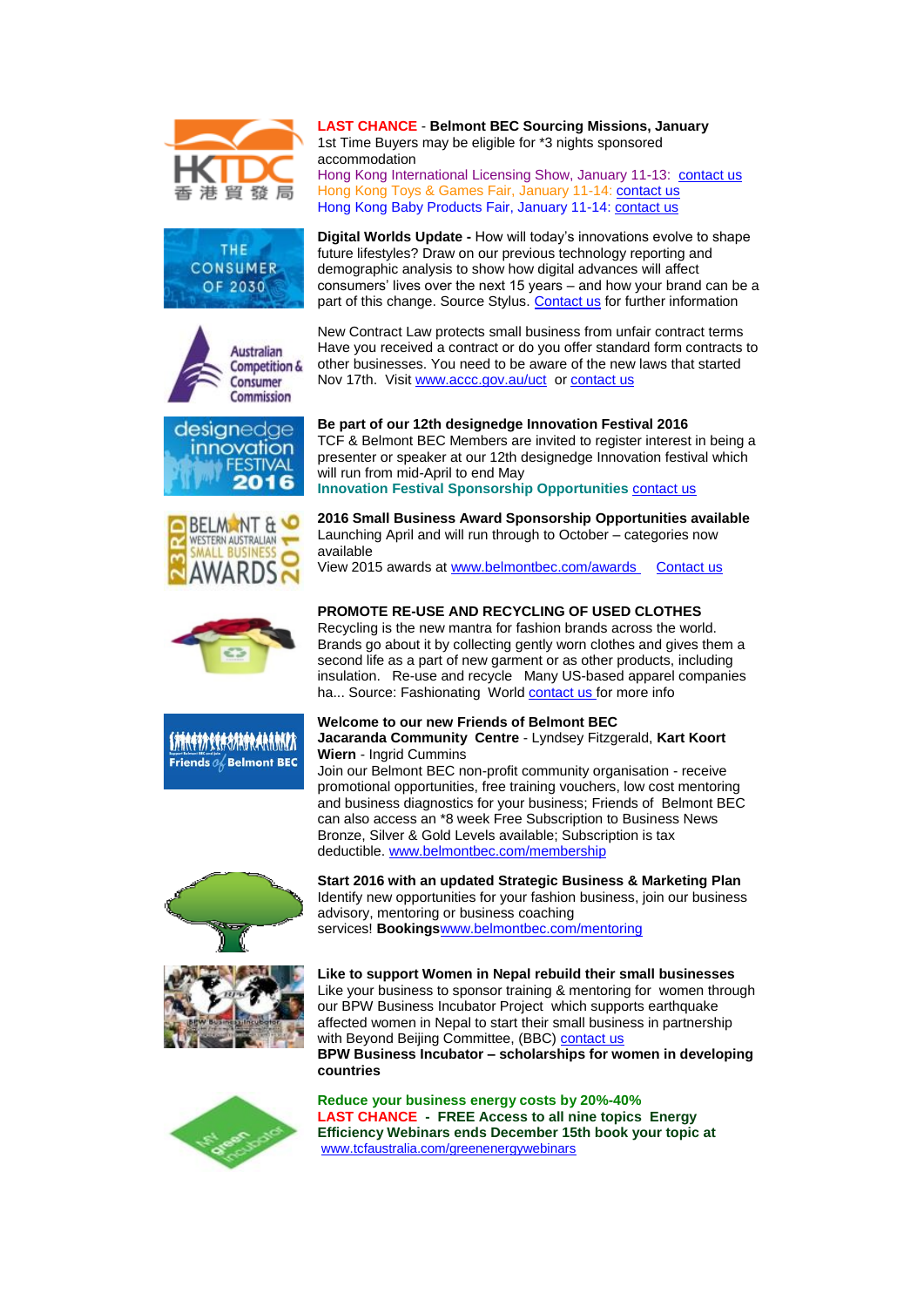

#### **Grants available for your business**

Visit **[www.business.gov.au/GrantFinder/GrantFinder.aspx](http://www.business.gov.au/GrantFinder/GrantFinder.aspx)** Learn tips of applying for Grant Submission and Tenders – book our online webinar or recording [www.belmontbec.com/training](http://www.belmontbec.com/training) BBEC & TCF Members can apply for a Free Voucher.



**Short Term Hire - Training Room, Office and Meeting Rooms Belmont BEC** [Contact us](mailto:info@belmontbec.com?subject=Re%3A%20Training%20room%20available)



## **with Sponsored Accommodation for 1st Time Buyers**

**Hong Kong International Licensing Show, January 11-13:** BBEC Buying Mission \*3night's Accommodation Sponsorship for 1st time eligible buyers. [Contact us](mailto:events@belmontbec.com?subject=BBEC%20Buying%20Mission%20*Accommodation%20Sponsorship%20Licensing%20Show)

**Hong Kong Toys & Games Fair, January 11-14:** BBEC Buying Mission \*Accommodation Sponsorship. [Contact us](mailto:events@belmontbec.com?subject=BBEC%20Buying%20Mission%20*Accommodation%20Sponsorship%20Toys%20%26%20Games)

**Hong Kong Baby Products Fair, January 11-14:** BBEC Buying Mission \*Accommodation Sponsorship. [Contact us](mailto:events@belmontbec.com?subject=BBEC%20Buying%20Mission%20*Accommodation%20Sponsorship%20Baby%20Products)

**Hong Kong Gifts & Premium Fair, April 27-30:** BBEC Buying Mission \*Accommodation Sponsorship. [Contact us](mailto:events@belmontbec.com?subject=BBEC%20Buying%20Mission%20*Accommodation%20Sponsorship%20Gifts%20%26%20Premium)



**Live and Recorded Webinars for Online - Anytime - Fast Track your Training** www.belmontbec.com/webina

Join our webinars online through your iPad or iPhone - [contact us](mailto:training@belmontbec.com?subject=Question%20-%20how%20to%20access%20the%20webinar%20on%20iPad%20or%20iPhone)

[How To Grow Your Business](http://belmontbec.com/event.php?id_event=860) [Make Customer Experience Your Competitive Edge](http://belmontbec.com/event.php?id_event=861) [Get Noticed by the Media](http://belmontbec.com/event.php?id_event=862) [Pricing, Costing & Cashflow](http://belmontbec.com/event.php?id_event=863) [7 Essentials to Creating Massive Success](http://belmontbec.com/event.php?id_event=864) [How to Brief Your Website Developer](http://belmontbec.com/event.php?id_event=865) [Understanding Freight Logistics of Importing & Exporting](http://belmontbec.com/event.php?id_event=866) [Dealing with Agents and Retailers](http://belmontbec.com/event.php?id_event=867) TESTEX - [Textiles Accreditation & Labelling](http://belmontbec.com/event.php?id_event=868) [Free Legal Advice](http://belmontbec.com/event.php?id_event=797) [How To Write a Tender or Grant Submission](http://belmontbec.com/event.php?id_event=869) [Starting Your New Business](http://belmontbec.com/event.php?id_event=870) [Marketing on a Budget](http://belmontbec.com/event.php?id_event=871) [Preparing for a Trade Event](http://belmontbec.com/event.php?id_event=872) [Preparing a Business for Sale](http://belmontbec.com/event.php?id_event=873) [Tips on Using Social Media in your Business](http://belmontbec.com/event.php?id_event=874) [Fashioning Sustainability](http://belmontbec.com/event.php?id_event=806) [Strategies for Off Shore Sourcing](http://belmontbec.com/event.php?id_event=875) [Sustainable Sourcing in Hong Kong & China](http://belmontbec.com/event.php?id_event=876) [Establishing Your Label in the USA](http://belmontbec.com/event.php?id_event=809) [Connect Your Business to the Women's Empowerment Principles](http://belmontbec.com/event.php?id_event=877) [Credit Management & Debt Collection](http://belmontbec.com/event.php?id_event=878) [Global Platform for Sourcing from Women Vendors](http://belmontbec.com/event.php?id_event=880) [Importing & Exporting -](http://belmontbec.com/event.php?id_event=879) Lower your Risks [Understanding the Australian Privacy Changes](http://belmontbec.com/event.php?id_event=881) [Avoiding Manufacturing Pitfalls](http://belmontbec.com/event.php?id_event=882) [Italian Fashion Media -](http://belmontbec.com/event.php?id_event=883) How to Get Noticed [What Buyers are Really Looking For](http://belmontbec.com/event.php?id_event=884) [Quality Control in Apparel Manufacturing](http://belmontbec.com/event.php?id_event=820)